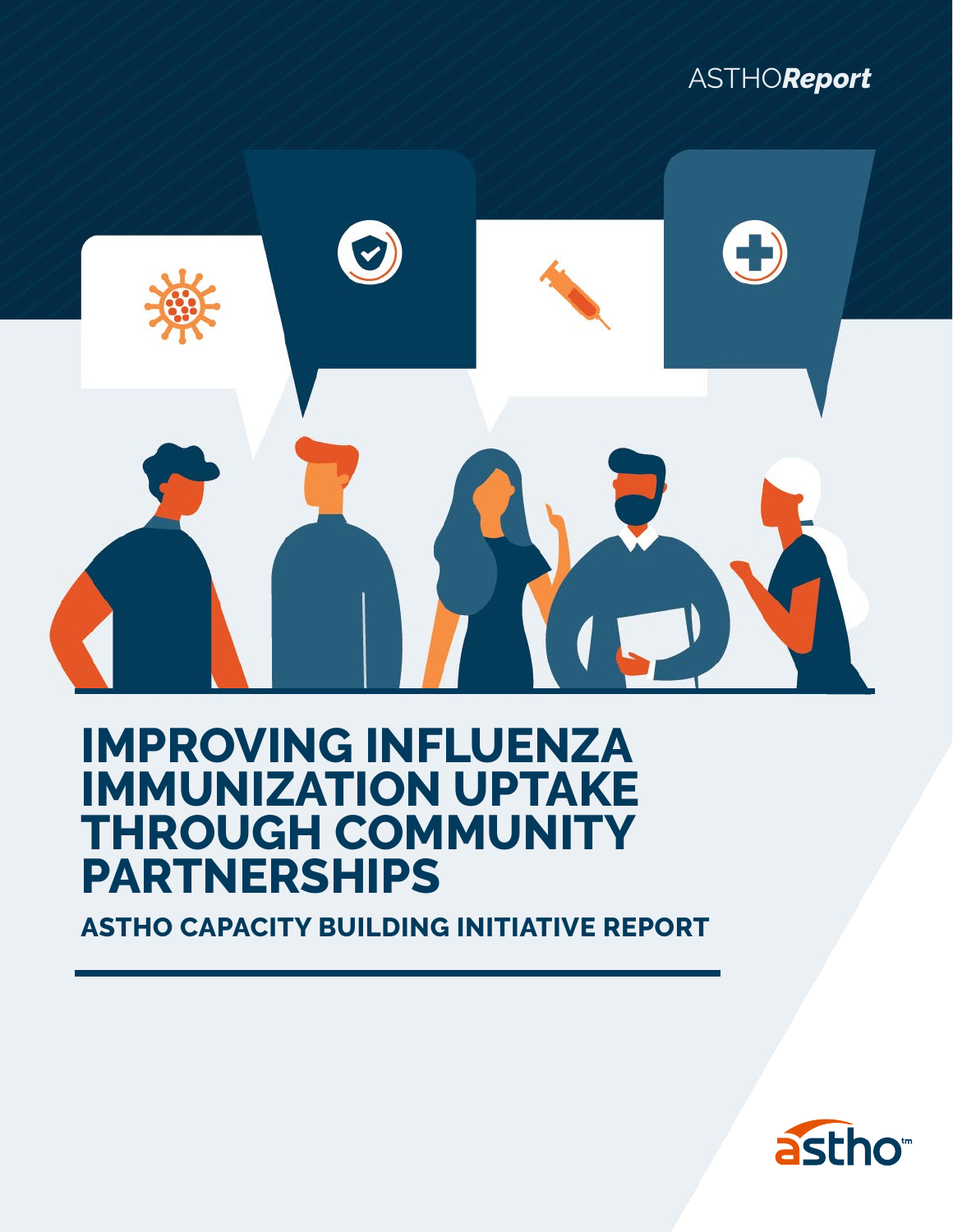# **INTRODUCTION**

Influenza is a highly contagious disease and one of the leading causes of death in the United States each year. Influenza has caused between **[12,000 and 56,000 deaths annually](https://www.cdc.gov/flu/about/disease/2015-16.htm)** since 2010. Vaccinations to protect against influenza infection have been available for decades and provide the best protection against influenza virus infection. Vulnerable populations, such as pregnant women and some racial and ethnic minorities, are at increased risk for severe illness and complications from influenza. Disparities in vaccination of racial and ethnic populations, and the increased risk to pregnant women warrants targeted interventions to increase awareness, knowledge, and promotion of influenza vaccination in those communities.

The Association of State and Territorial Health Officials (ASTHO), with support from CDC, has conducted a multi-year project, "Vulnerable Populations Planning: Mitigating the Impact of Seasonal and Pandemic Influenza Project (Vulnerable Populations Project)," which aims to improve immunization uptake among vulnerable populations by increasing awareness, improving education on influenza vaccinations, and expanding outreach to healthcare providers that serve these populations. As part of the Vulnerable Populations Project, ASTHO has partnered with several healthcare organizations including the Association of American Indian Physicians (AAIP), the American College of Nurse-Midwives (ACNM), the American College of Obstetricians and Gynecologists (ACOG), the National Medical Association (NMA), and the National Hispanic Medical Association (NHMA). Throughout this five-year project, ASTHO and its partners **[developed resources](http://www.astho.org/Infectious-Disease/Mitigating-Influenza-in-Vulnerable-Populations/)**, conducted outreach, and strengthened partnerships to improve influenza immunization rates in target vulnerable populations.

In 2015, ACOG, with support from ASTHO and CDC, conducted a **[pilot program](http://immunizationforwomen.org/uploads/MIRP_ toolkit_Final.pdf)** to review maternal hospitalizations due to influenza, identify barriers and system failures resulting in such hospitalizations, and provide recommendations to reduce or eliminate these barriers. As part of this effort, ACOG formed a Community Action Team (CAT) to determine and implement actions addressing system and resource barriers. In 2016, ASTHO embarked on a capacity building project inspired by ACOG's pilot program. For this initiative, ASTHO partnered with two healthcare provider organizations, the National Hispanic Medical Association (NHMA) and the Association of American Indian Physicians (AAIP), to improve influenza immunization uptake among American Indian communities and Hispanic communities in defined geographical locales. The capacity building initiative was divided into two phases. Phase one involved convening two stakeholder meetings in select locales to identify barriers to influenza immunization uptake and strategies to address these barriers during the summer of 2016. In 2017, ASTHO, NHMA, and AAIP built upon lessons learned in Phase I. Phase II involved the development of the CATs, and the creation, execution, and evaluation of action plans.

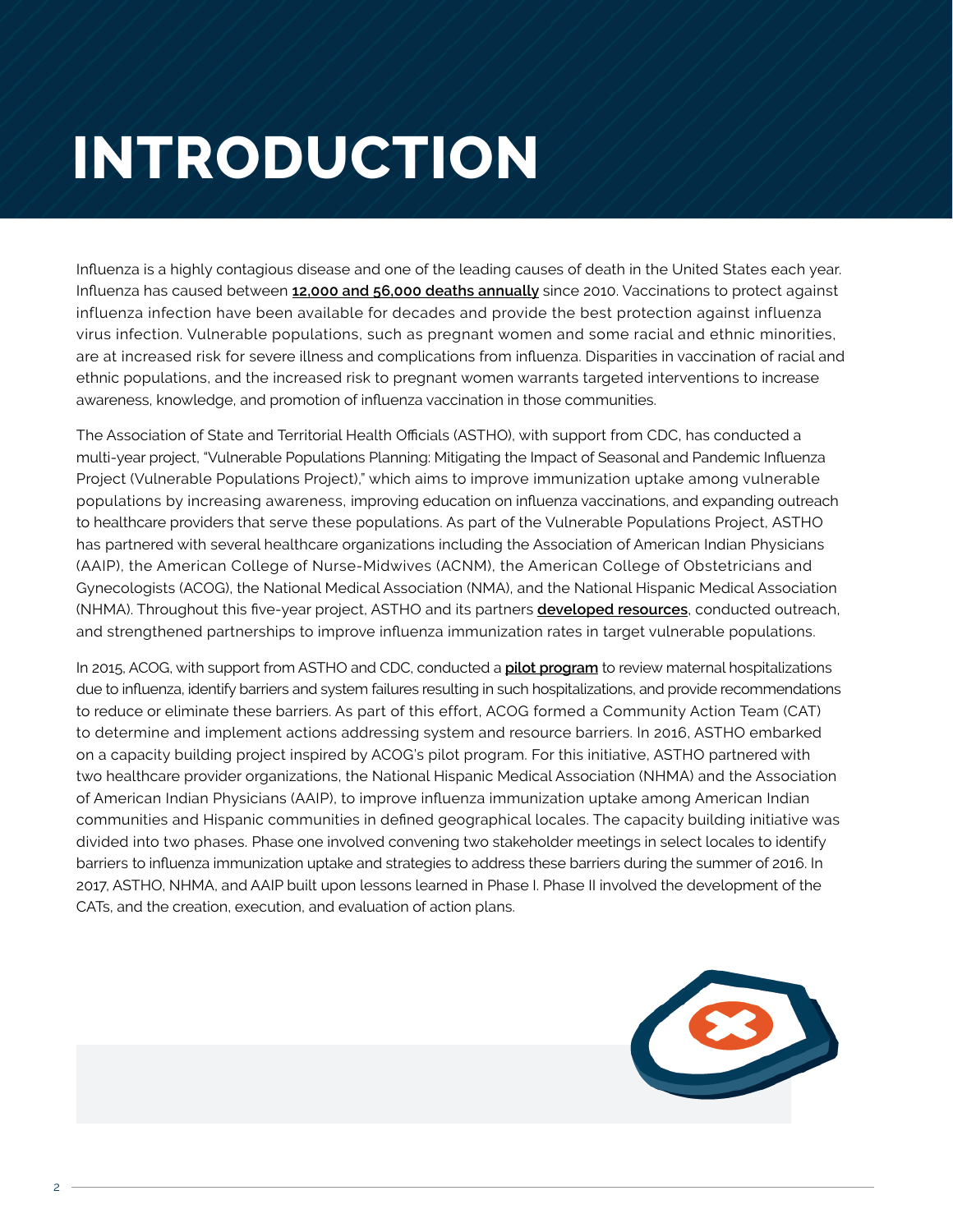### **ASTHO COMMUNITY ACTION TEAM INITIATIVE**

To kick off the capacity building initiative, ASTHO convened two stakeholder meetings during the summer of 2016. One meeting (in collaboration with AAIP) focused on improving influenza immunization uptake among American Indian adults in Arizona, and the second meeting (in collaboration with NHMA) focused on improving uptake among Hispanic adults in New York state.

The one-day capacity building meetings brought together diverse groups of stakeholders, including state and local public health personnel, healthcare providers, community coalitions, and community representatives to discuss challenges and barriers to influenza immunization uptake, as well as share lessons learned. The first half of the meeting consisted of presentations from an array of meeting participants, while the second half of the meeting featured breakout groups to discuss barriers to influenza immunization uptake, and potential solutions.

ASTHO began phase two of the capacity building initiative in Fall 2016. This phase of the initiative involved the establishment of the CATs, as well as the development, execution, and analysis of action plans to improve influenza immunization uptake. Two CATs were established as part of this initiative: the NHMA CAT and the AAIP CAT. The CATs convened initial kick-off calls, where activities and priorities for the 2016-17 flu season were set and action plans developed. Monthly calls were scheduled to provide updates on CAT activities and upcoming events. A master calendar and member roster for each CAT were created and shared with members.

#### **CAT MEMBERS**

Having identified a diverse group of public health personnel, healthcare providers, and community coalition representatives for the capacity building stakeholder meetings, ASTHO and its partners extended invitations to these organizations to join the AAIP CAT or NHMA CAT. Other partners and stakeholders with a common interest and commitment to improving influenza immunization uptake were also identified and invited to join the CATs.

#### **AAIP CAT**

*[Arizona Department of Health Services \(ADHS\)](http://www.azdhs.gov/)*

*[The Arizona Partnership for Immunizations \(TAPI\)](https://www.whyimmunize.org/)*

*[Association of American Indian Physicians \(AAIP\)](https://www.aaip.org/)*

*[Association of State and Territorial Health Officials](http://www.astho.org/)  [\(ASTHO\)](http://www.astho.org/)*

*[Gila River Indian Community Tribal Health Department](http://www.gricthd.org/)*

*[Intertribal Council of Arizona](http://itcaonline.com/)*

*[Maricopa County Department of Public Health](http://www.maricopa.gov/3849/Public-Health)*

*[Native Health of Phoenix](https://www.nativehealthphoenix.org/)*

*[Phoenix Indian Medical Center \(IHS\)](https://www.ihs.gov/Phoenix/healthcarefacilities/phoenix/)*

#### **NHMA CAT**

*[Association of State and](http://www.astho.org/)  [Territorial Health Officials \(ASTHO\)](http://www.astho.org/)*

*[National Hispanic Health](http://www.nhmafoundation.org/)  [Foundation \(NHHF\)](http://www.nhmafoundation.org/)*

*[National Hispanic Medical](http://nhmamd.org/)  [Association \(NHMA\)](http://nhmamd.org/)*

*[New York State Department](https://www.health.ny.gov/)  [of Health \(NYSDOH\)](https://www.health.ny.gov/)*

*[New York City Department of](http://www1.nyc.gov/site/doh/index.page)  [Health and Mental Hygiene](http://www1.nyc.gov/site/doh/index.page)  [\(NYCDOHMH\)](http://www1.nyc.gov/site/doh/index.page)*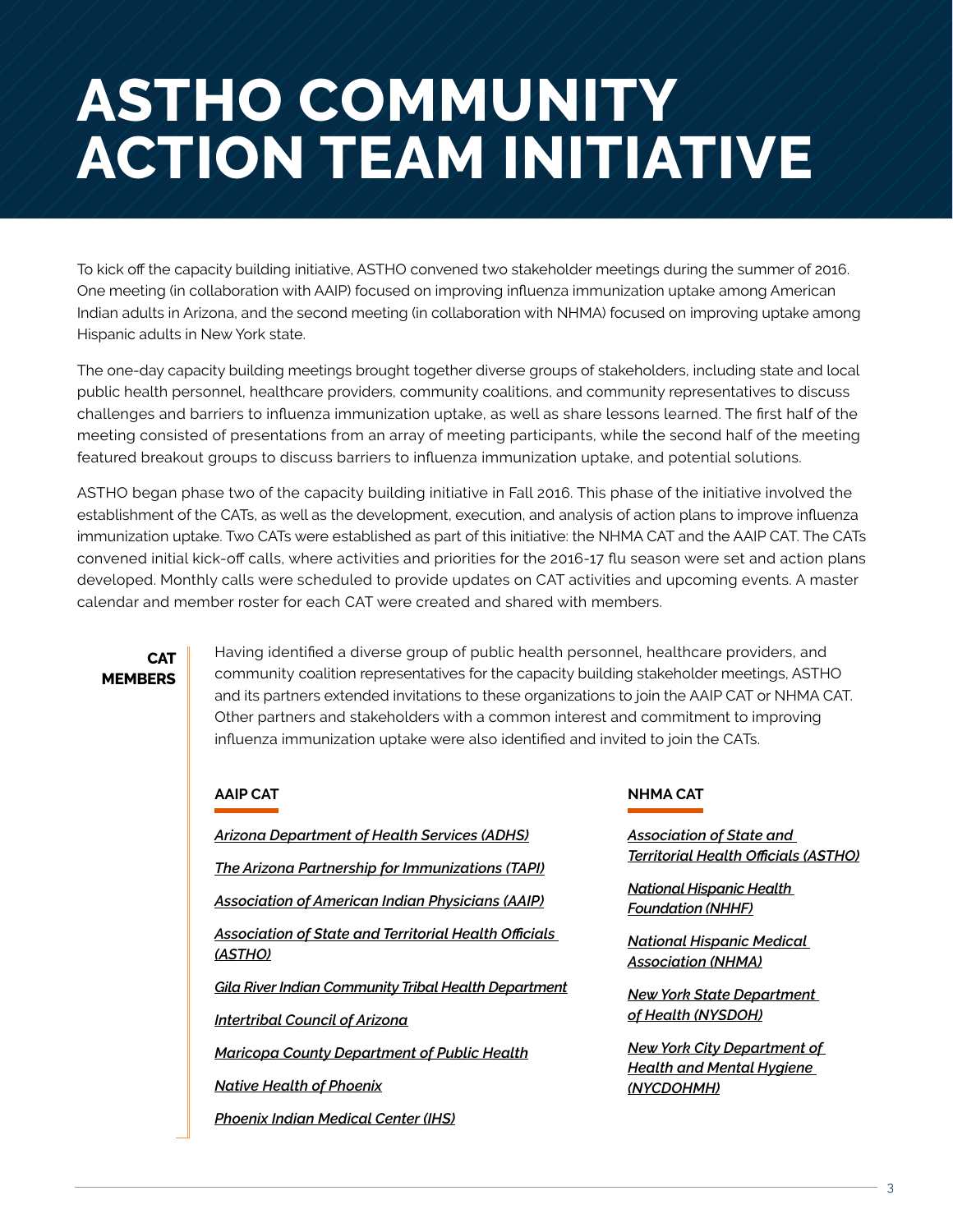

During an initial kick-off call, CAT members identified an overarching goal and key priorities of focus for the CAT for the 2016-17 flu season. The overarching goal for both CATs was to strengthen public health and healthcare provider partnerships to promote practices, policies, and activities to help improve influenza immunization uptake. However, both CATs identified different priorities to achieve this goal.

**NHMA CAT Priorities**

#### **AAIP CAT Priorities**

*appropriate audiences.* 

| Distribute culturally relevant information and<br>resources utilizing relationships with IHS, 638<br>facilities, tribal health directors, healthcare<br>providers, and other relevant stakeholders.                            | Increase promotion of new and existing influenza<br>related resources and materials to healthcare<br>providers who serve Hispanic communities in New<br>York state.                                                    |
|--------------------------------------------------------------------------------------------------------------------------------------------------------------------------------------------------------------------------------|------------------------------------------------------------------------------------------------------------------------------------------------------------------------------------------------------------------------|
| Host a webinar to disseminate information<br>related to flu coverage rates in Arizona, prom-<br>ising practices and flu initiatives for the 2016-17<br>flu season, as well as available resources for<br>healthcare providers. | Increase promotion and distribution of flu related<br>resources and materials to Hispanic adults in New<br>York state.<br>Strengthen provider recommendations for flu<br>vaccines through peer education and advocacy. |
| Utilize current partnerships with IHS, tribal<br>health directors, and other relevant stakeholders<br>to gather information on how flu data is being<br>collected and reported and disseminate to                              |                                                                                                                                                                                                                        |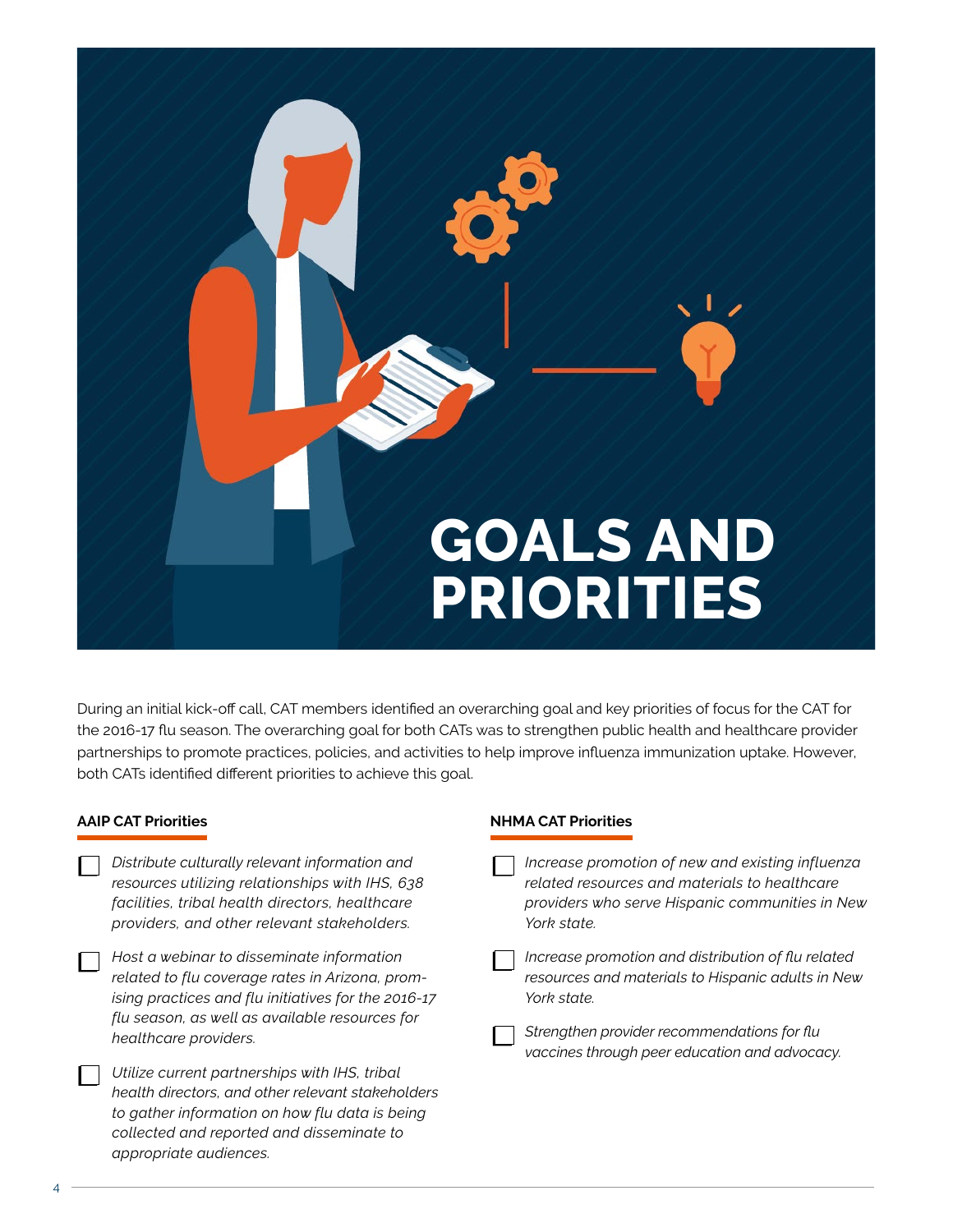## **COMMUNITY ACTION TEAM ACTIVITIES**

The CATs created action plans for the 2016-17 flu season which featured several activities to help improve influenza immunization uptake. Activities focused on two overarching themes: increasing educational outreach to communities and strengthening provider recommendations for influenza immunizations.



#### **INCREASE EDUCATIONAL OUTREACH**

Vaccine hesitancy has been identified as a **[major barrier](https://www.ncbi.nlm.nih.gov/pmc/articles/PMC4162046/)** to uptake of influenza vaccination. Misinformation and misconceptions about influenza and influenza vaccines are critical components of vaccine hesitancy, which can result in reduced vaccine acceptance especially among racial/ethnic minorities. Culturally sensitive information delivered using relevant mechanisms, and recommendations from trusted healthcare providers can help improve influenza vaccination acceptance and uptake.

#### **Common culturally relevant mechanisms for consideration:**

*Social media (e.g., Facebook, Twitter, etc.).*

*Radio and television advertisements or PSAs.*

*Printed educational materials in community hotspots (e.g., doctor offices, grocery stores, etc.).*

*Attendance at community events or popular gathering spaces (e.g., community centers, transportation hubs, etc.)*

The CATs identified several state and local mechanisms to disseminate current materials and resources to target communities to help combat misinformation and misconceptions about the flu. CAT members completed several activities to raise awareness and improve knowledge, including disseminating flu educational materials, utilizing social media to spread facts and information on influenza, and sending out **[text message assistance information](https://www1.nyc.gov/311/our-mission.page)**. The tables below describe a full list of education and outreach activities completed by CAT members during the 2016-17 flu season.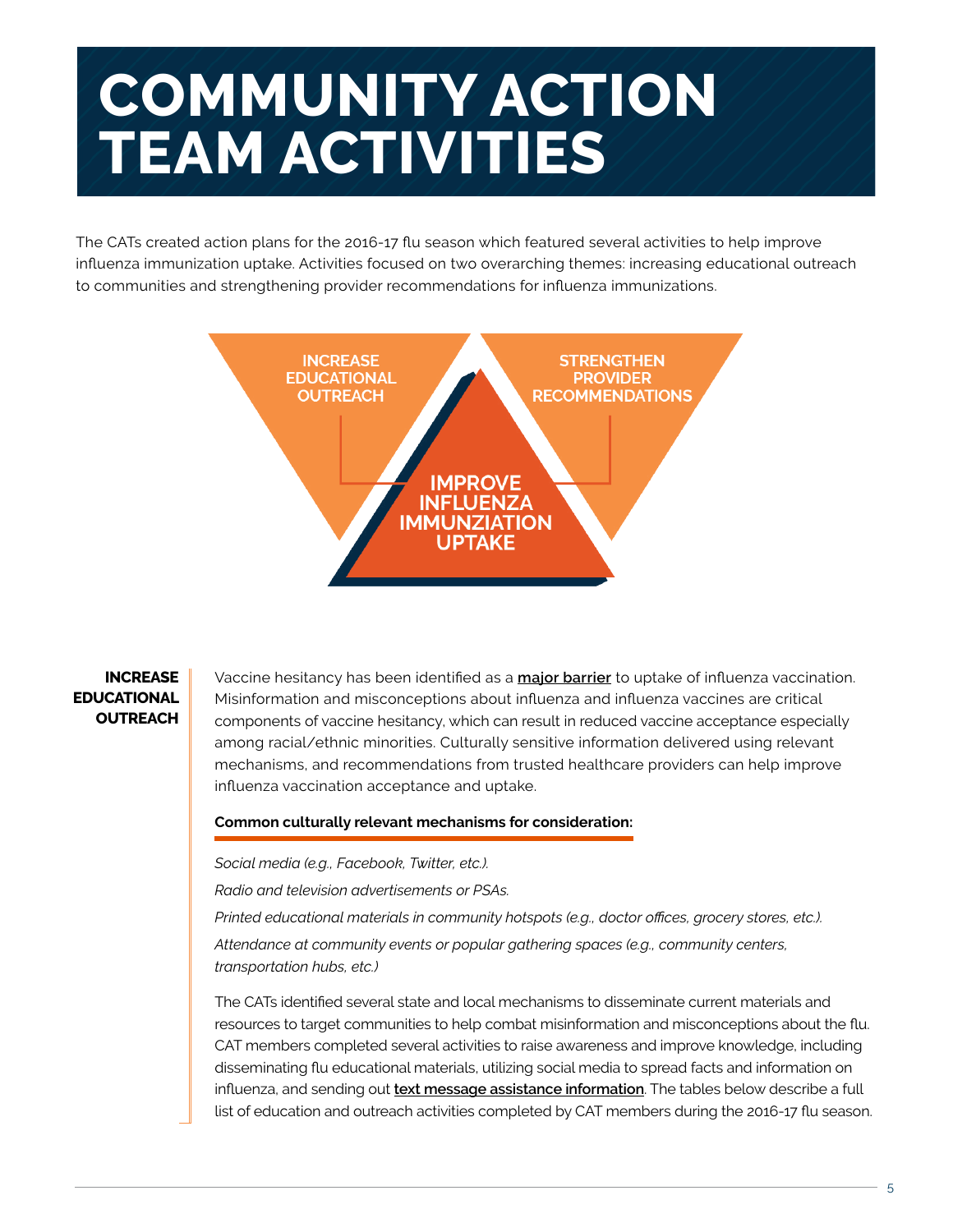#### **AAIP CAT - EDUCATIONAL OUTREACH**

ADHS disseminated influenza messages to IHS and the Intertribal Council of Arizona throughout the 2016-17 flu season. These messages were then distributed throughout IHS regions and to tribal health departments and clinics.

IHS members attended community events (e.g., farmer's markets) to provide education and raise awareness about the importance of influenza vaccinations.

AAIP created and disseminated **[waiting room videos](https://www.aaip.org/programs/capacity-building-assistance/influenza-vaccination/)**, **[brochures](https://www.aaip.org/sites/aaip/uploads/images/1407-_AAIP_FluBrochureNB.pdf)**, and a **[factsheet](https://www.aaip.org/sites/aaip/uploads/images/AAIP_Flu_Poster_2015_092115.pdf)** to promote influenza vaccinations among American Indians populations. Materials were disseminated to AAIP members, as well as IHS facilities and tribal clinics.

TAPI participated in the CDC's National Influenza Vaccination Week, an awareness week focused on highlighting the importance of influenza vaccination.

#### **NHMA CAT - EDUCATIONAL OUTREACH**

NYSDOH created new **[simplified flu posters](https://www.health.ny.gov/publications/2424.pdf)**. NYSDOH disseminated over 34,000 influenza and pneumococcal prevention posters and fliers, reaching approximately 56 percent of the counties NYSDOH serves.

NYCDOHMH held a **[press event](https://eldiariony.com/2016/10/31/urgen-a-neoyorquinos-vacunarse-contra-el-flu/)** at the Concord Baptist Church in Central Brooklyn on Oct. 31, 2017 to raise awareness about influenza. Mary Bassett, commissioner of health for the NYCDOHMH, and other influenza champions spoke to New York City residents about the importance of influenza vaccination.

NYCDOHMH posted flu advertisements on transportation systems throughout New York City.

NHMA disseminated influenza messages via social media and NHMA list servs to members and students to combat myths and misconceptions and speak to patients about influenza immunizations.

#### **STRENGTHEN PROVIDER RECOMMENDATIONS**

Studies have shown that a **[leading motivator](https://journals.plos.org/plosone/article/file?id=10.1371/journal.pone.0114863&type=printable)** for patients who receive an influenza vaccination is a recommendation from a trusted healthcare provider. Recognizing the critical role of healthcare providers in influenza vaccination is important in order to achieve increased rates of influenza immunization uptake.

Both CATs promoted new and existing flu-related **[resources and materials](http://www.astho.org/Infectious-Disease/Mitigating-Influenza-in-Vulnerable-Populations/#CAT)** to trusted and visible healthcare providers utilizing several mechanisms including social media platforms, email listservs, newsletters, as well as established communication systems such as Health Alert Network. NHMA reported receiving approximately 12,000 Twitter impressions and approximately 3,000 Facebook views on promoted flu resources. A complete list of activities by CAT members during the 2016-17 flu season to strengthen provider recommendations for influenza vaccination is below.

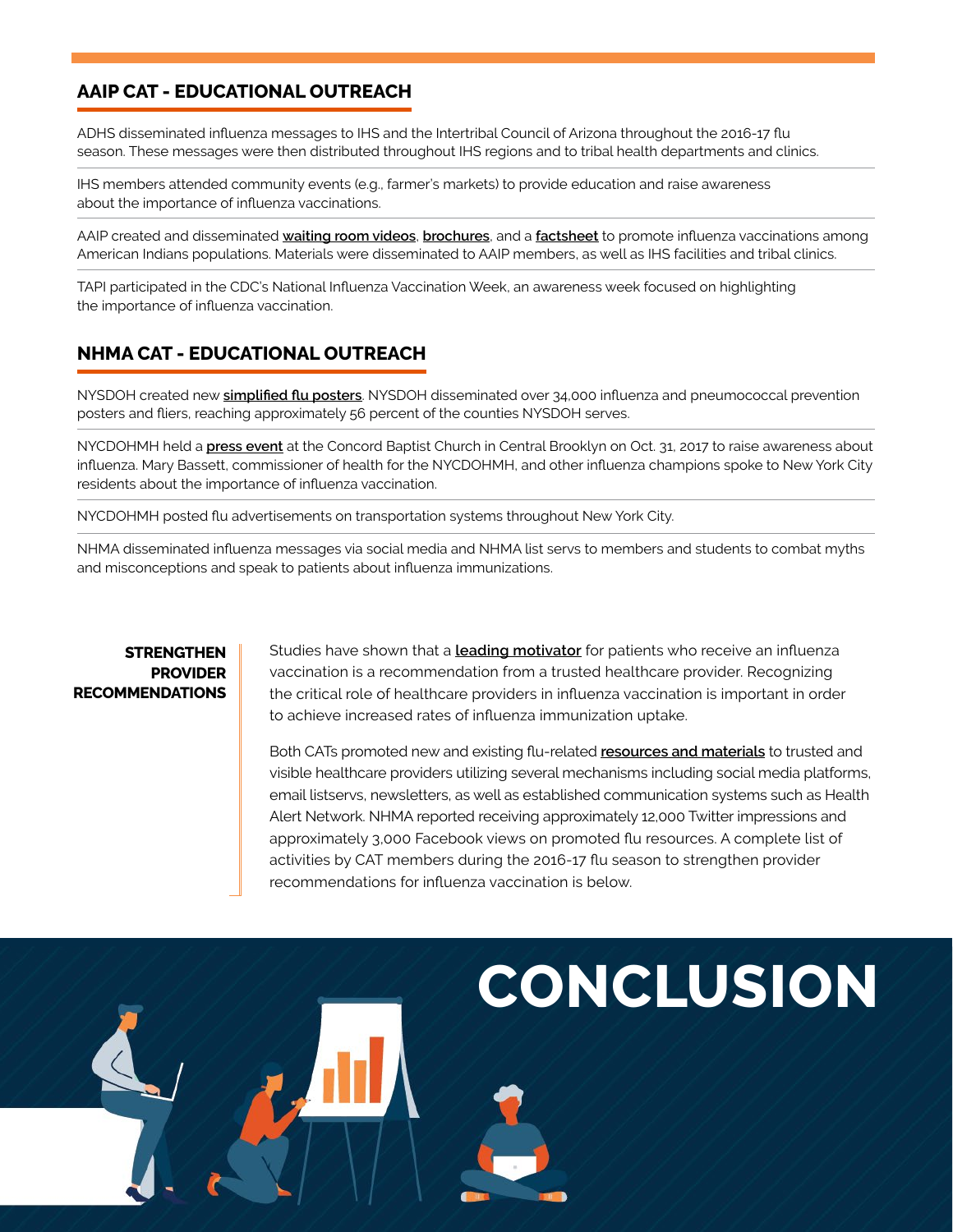#### **AAIP CAT - PROVIDER RECOMMENDATIONS**

ADHS and IHS members presented on monthly calls with healthcare providers and healthcare professionals. Also, ADHS presented on Arizona American Indian vaccination at the ADHS-IHS quarterly meeting.

AAIP created and disseminated **[brochures](https://www.aaip.org/sites/aaip/uploads/images/1407-_AAIP_FluBrochureNB.pdf)** and **[factsheets](https://www.aaip.org/sites/aaip/uploads/images/AAIP_Flu_Poster_2015_092115.pdf)** to strengthen healthcare provider recommendations. Materials were disseminated to AAIP members, as well as IHS facilities and tribal clinics.

IHS promoted **[educational webinars and influenza updates](https://www.ihs.gov/flu/resources/providerinfluenza/)** hosted by the IHS Immunization Program, the IHS Division of Epidemiology and Disease Prevention, and the IHS National Supply Service Center.

TAPI updated and promoted their **[resource webpage](https://www.whyimmunize.org/for-providers/health-alert/flu-page/)** that includes information on influenza surveillance data, current recommendations from ACIP, as well as bilingual flyers and posters for healthcare providers.

TAPI hosted their annual **[Big Shots for Arizona](https://www.whyimmunize.org/cloud-providers/)** awards dinner on April 19, 2017. The Dr. Daniel T. Cloud Outstanding Practices in Arizona and Big Shots Awards, which recognize individuals and organizations in Arizona who display exceptional efforts and innovative strategies to improve immunization coverage.

The AAIP CAT hosted one educational webinar for healthcare providers serving the Arizona American Indian population. The webinar, **[Leveraging Public Health and Healthcare Provider Partnerships to Improve Influenza Immunization Uptake in](https://www.youtube.com/watch?v=1bfcpjmECgI)  [American Indian Communities in Arizona](https://www.youtube.com/watch?v=1bfcpjmECgI)**, focused on raising awareness on current flu trends and coverage rates, discussing promising practices, initiatives, and efforts regarding influenza immunizations, as well as providing useful resources and materials for healthcare providers to use to help improve influenza immunization uptake among patients.

#### **NHMA CAT - PROVIDER RECOMMENDATIONS**

The NHMA CAT hosted two educational webinars for healthcare providers serving the New York Hispanic population to provide peer to peer support to empower healthcare providers to recommend the flu vaccine and address issues of vaccine hesitancy that might appear during medical appointments.

- *• [Leveraging Public Health and Healthcare Provider Partnerships to Improve Influenza Immunization Uptake in Hispanic](https://www.youtube.com/watch?v=BxxF77n2gyU)  [Communities in New York](https://www.youtube.com/watch?v=BxxF77n2gyU), focused on raising awareness on current flu trends and coverage rates, as well as strategies for healthcare providers to improve influenza immunization uptake among patients.*
- *• [Combating Myths and Misconceptions to Improve Influenza Immunization Uptake in Hispanic Communities in New York](https://www.youtube.com/watch?v=Zn0CmWf7z3I), highlighted ways to incorporate cultural competency into flu immunization recommendations to reach high risk populations and discussed tips on addressing patients' and families' concerns and misconceptions about the flu vaccine.*

NYSDOH and NYCDOHMH host online portals for healthcare providers. The NYSDOH portal is called the **[Health Provider](http://www.chcanys.org/index.php?category=Main&ref=ep_hpnhan&src=gendocs)  [Network \(HPN\)](http://www.chcanys.org/index.php?category=Main&ref=ep_hpnhan&src=gendocs)** and the NYCDOHMH portal is called NYC MED. Both NYSDOH and NYCDOHMH operate Health Alert Networks (HANs) which disseminate important information for healthcare providers.

NYCDOHMH disseminated the **[City Health Bulletin](https://www1.nyc.gov/site/doh/health/health-topics/flu-seasonal-brochures-and-posters.page)** to physician offices across New York City.

NHMA disseminated an adult vaccination toolkit to NHMA members.

NHMA disseminated resources from NYSDOH and NYCDOHMH to NHMA members

The CATs successfully conducted several activities and efforts to improve flu vaccination uptake among identified vulnerable populations. The partnerships established and strengthened through the CAT allowed for greater dissemination of flu-related resources and pneumococcal disease prevention materials at both the state and local levels. The CAT model, which can be instituted in different states focused on different populations, also enabled peer-to-peer advocacy and education to help strengthen healthcare provider recommendations for influenza immunizations. CAT partners will continue efforts to improve flu immunization uptake and remain committed to reducing morbidity and mortality from flu and other immunization-preventable diseases in their jurisdictions.